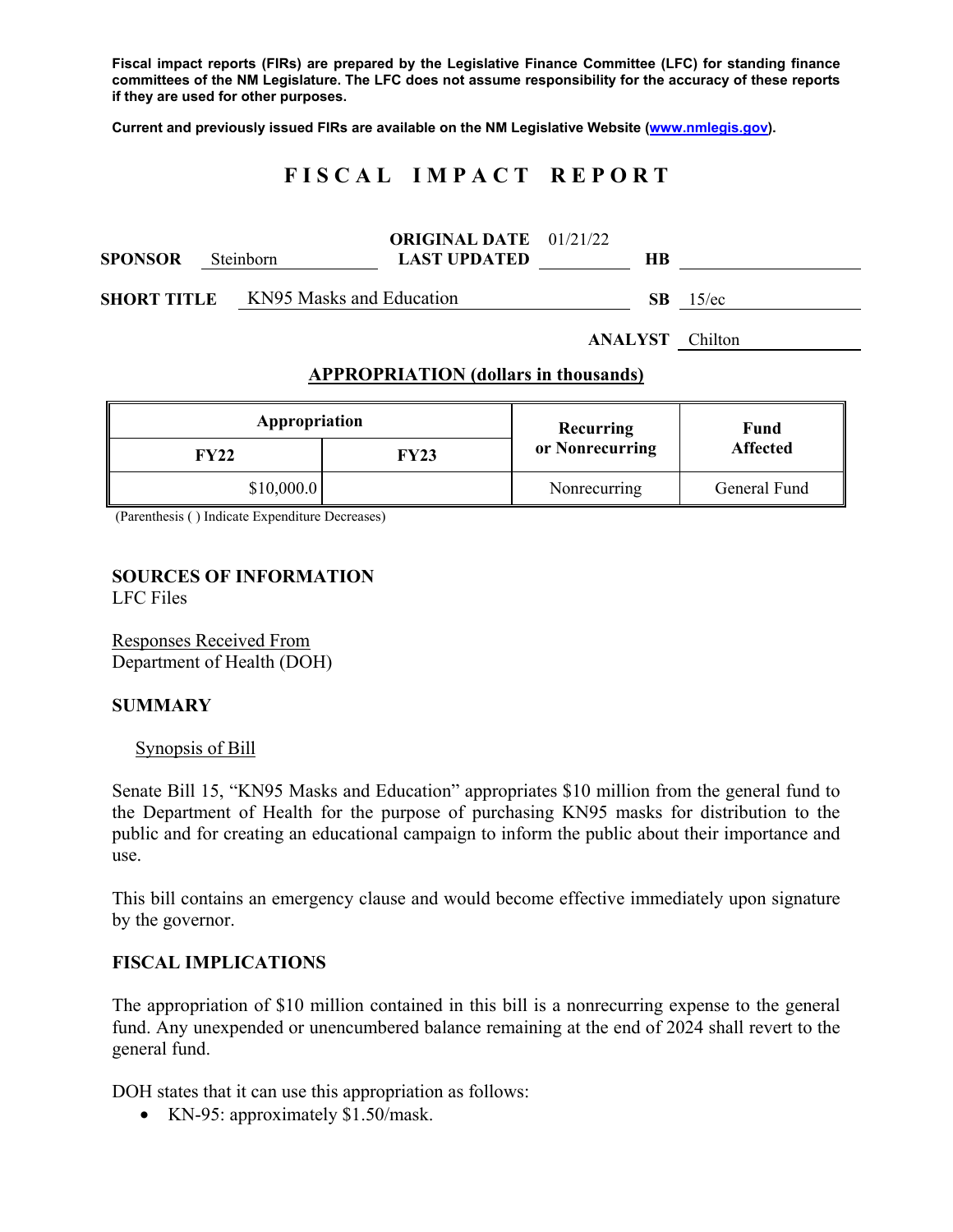## **Senate Bill 15 – Page 2**

- o Ability to purchase approximately 4 million KN-95 respirators (propose ordering in waves of approximately 500,000/quarter to limit warehousing size and meter supply with demand) = approximately  $$6,000,000$ .
- Staffing:
	- o Warehousing receipt/storage/distribution of mass supplies: Stock Clerks and Order Fillers O (R5081O) – Payband 30 – midpoint \$25,142/year - x 2 FTE x 2 years =  $$100,568 \times 1.39$  benefits =  $$139,789$ .
		- Note: if direct shipping to citizens, may need 5 additional FTE for packaging (10 packages/hour x 2,080 h/year =  $20,000$  packages/year x 5 staff = 100,000 packages total/year) x 2 years = additional \$698,945.
	- o Health promotion/educator Health Educator O (G1091O) Payband 60 midpoint =  $$42,436$ /year x 2 FTE for two years =  $$169,744$  x 1.39 benefits = \$239,944.
	- o Media Public Relations 0 (B2031O) Payband 60 \$42,436/year x 0.1 FTE for two years=\$8,487 x 1.39 benefits = \$11,797.
- Total salaries  $= $391,530$  to \$1,090,475 depending on model.
- Warehouse operations
	- $\circ$  Rent/lease may include utilities, security, insurance  $-20,000$  sq ft approximately \$5,000/month x two years =  $$120,000$ .
	- o Equipment
		- Forklift =  $$30,000$
		- Pallet jack = \$5,000 How Much Does a Forklift Cost? (Prices For 2022) (greenbuildingelements.com).
- Distribution cost depends on distribution model propose distribution through infrastructure (e.g., health councils, City and County Emergency Managers, public health offices, etc.).
	- o If direct shipping, may need:
		- Boxes, Tape, Labels  $$200,000$
		- Shipping costs (USPS, FedEx) \$10/box x 100,000 shipments/year to households x 2 years =  $$2,000,000$ .
- Communication
	- o Webpage design;
	- o Press releases;
	- o Fact sheets;
	- o Newspaper/television/radio/other ads \$50,000/year x two years = \$100,000.
- Additional services, such as warehousing and staffing for receiving and distributing respirators, will also be needed. Although DOH does have capacity in this area (e.g., through the Public Health Division Pharmacy Warehouse) that can be used to provide a model, this effort will require a significant scaling up these kinds of operations, especially if direct-to-consumer (mailing to households) is used over mass distribution (e.g., at community centers, libraries, etc.). Contracting for these services would require contract monitoring and financial support (e.g., paying invoices).

## **SIGNIFICANT ISSUES**

The effective prevention of spread of respiratory viruses, specifically the SARS-CoV-2 virus that causes Covid-19, is of great importance to ending the pandemic and preventing the death, illness, and economic disruptions caused by the virus. Protection from the respiratory spread of the